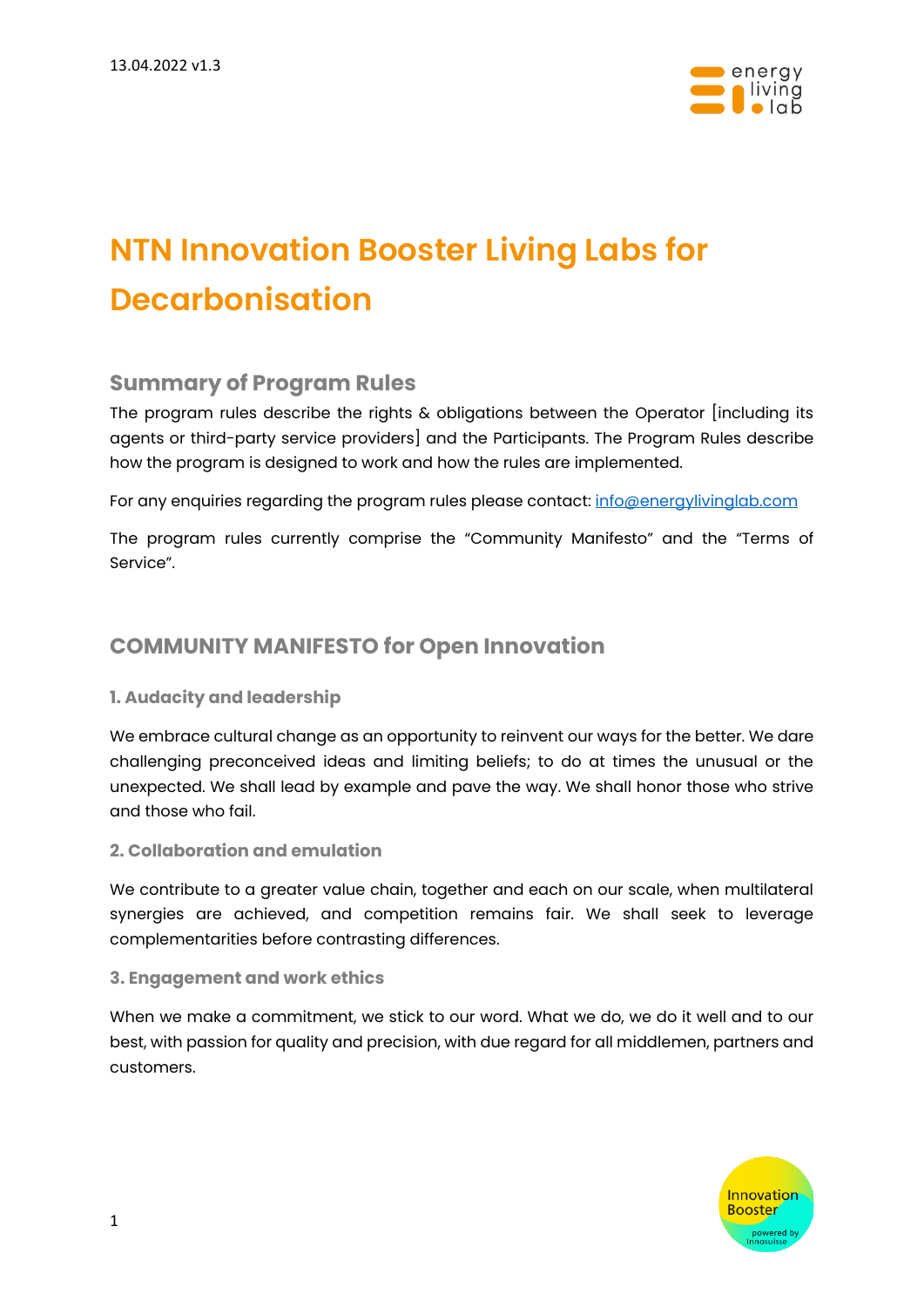

#### **4. Responsibility and sustainability**

It is our duty to do our part, together and each on our scale, in bringing balance between industrial footprints and nature's cycles. While developing economically viable and ecologically sustainable products and processes, we shall favor system-oriented and longterm solutions.

#### **5. Trust, openness, and inclusiveness**

We shall accept to give before we receive. We strive to bring about and cultivate openmindedness and honest, transparent communication towards each other, leaving no one behind. Such is the foundation for trust-based collaboration where innovation and opportunities can thrive.

#### **6. Human- and customer-centricity**

Whatever we do or provide, we make sure this serves others. Our endeavors shall be, whenever possible, desirable and meaningful for humans from all walks of life,

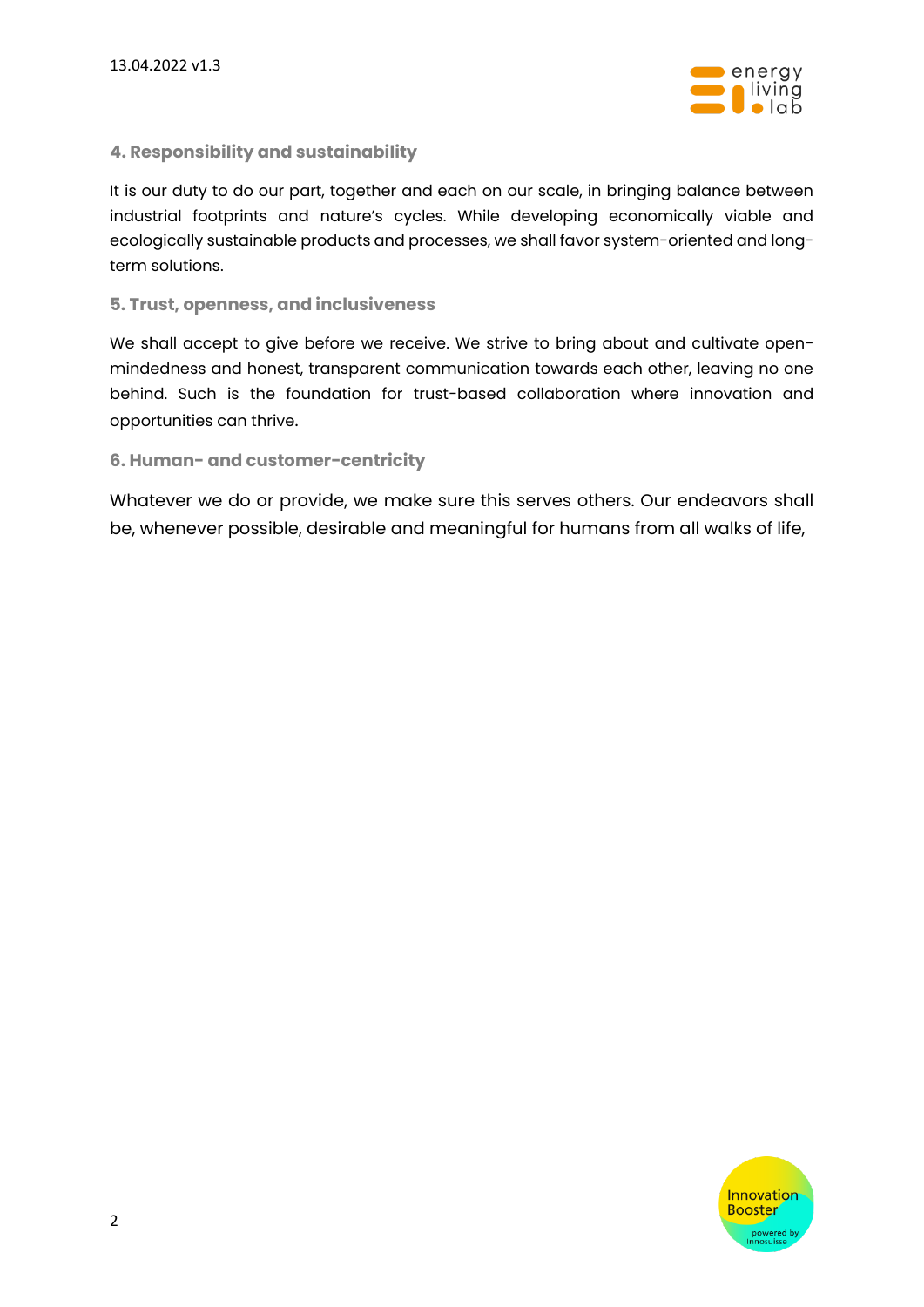

## **SUMMARY OF [TERMS OF SERVICE](https://microtechbooster.swiss/wp-content/uploads/2021/12/Terms-of-service-2021-12-23.pdf)**

This is a short overview of the terms of service. The full document is available from: [info@energylivinglab.com](mailto:info@energylivinglab.com) .

## **About this Programme**

The NTN Innovation Booster Living Labs for Energy Decarbonisation wants to challenge the culture of how energy decarbonisation projects are created and developed, innovating from the bottom up with citizens and experimenting in a real-life setting. The Energy Living Lab Association (ELLA) leads the programme in collaboration with innovation intermediaries and actors in open innovation to reach this vision.

## **What is a Living Lab?**

- Living Labs operate as **innovation intermediaries/orchestrators**
- among citizens, research organizations, companies & government agencies/levels **(4-helix model)**
- LLs focus **on joint-value co-creation**, rapid prototyping and testing and scaling-up innovations & businesses.
- LLs are open innovation ecosystems in real-life environments using **iterative feedback processes** throughout the lifecycle approach of an innovation.
- Within the wide variety of types of living labs and their implementations they all have common elements.
- $\cdot$  4 types of hosts a city authority, a research lab of a university, a business unit of a company or an association.

## **Varying levels maturity of innovation intermediaries**

- **Innovation consultants** provide innovation services, relying on internal sources of knowledge, to solve specific innovation problems or requests.
- **Innovation traders** screen and provide access to a large amount of external ideas and innovations, relying on a platform of innovation solvers, to facilitate the identification of potential scientific and business oriented solutions.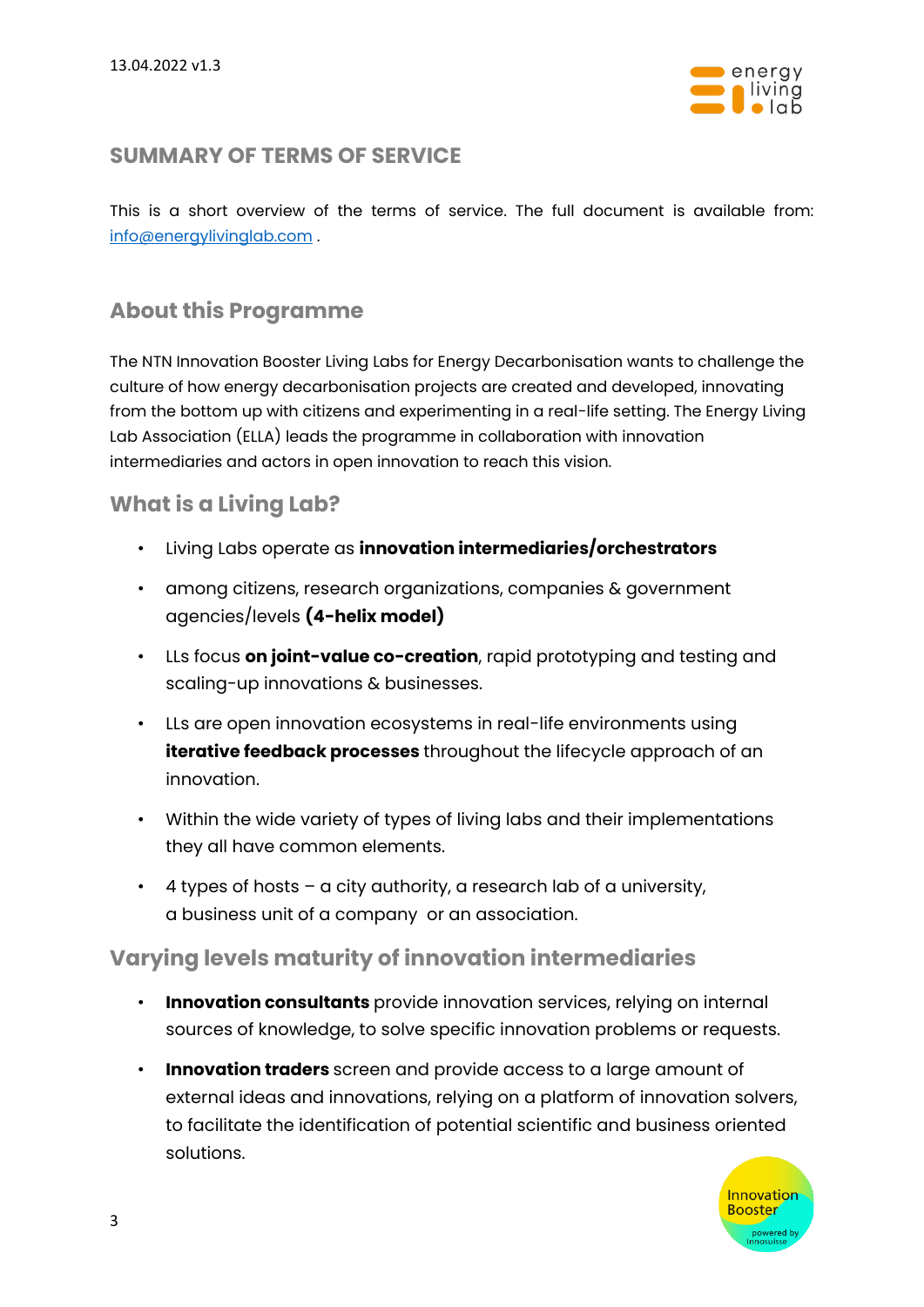

energy

- **Innovation incubators** provide infrastructures to facilitate the internal exchange of ideas and knowledge among firms searching to conduct science, technology or business activities.
- **Innovation mediators** provide infrastructures to facilitate the use of external ideas and knowledge coming from users, entrepreneurs, R & D institutes to established firms searching to conduct science, technology and business opportunities. (Lopez-Vega & Vanhaverbeke, 2009) <https://mpra.ub.uni-muenchen.de/27017>

## **Who is who?**

A summary of the key roles and responsibilities in this NTN is provided here.

| <b>I</b> lving<br><b>NTN Roles and responsibility</b>                                                 |                                                                                                                                                                                                                                                            |  |
|-------------------------------------------------------------------------------------------------------|------------------------------------------------------------------------------------------------------------------------------------------------------------------------------------------------------------------------------------------------------------|--|
| Different roles                                                                                       | Responsiblity                                                                                                                                                                                                                                              |  |
| <b>ELLA – Leading House</b><br><b>The Operator</b>                                                    | • Programme design & management<br>• Support to the bodies (Advisory board & Innovation Commitee)<br>• Capacity and community building<br>• Reporting to the funding agency                                                                                |  |
| Living Lab Consultant/Manager<br>(external relation)                                                  | • Programme introduction to future innovation teams<br>• Operational development of Activities (OLD, campaigns)<br>• Secure sponsorship for events & Networking<br>External methodological support for innovation teams<br>(extra service through Voucher) |  |
| <b>Innovation Team</b><br>• Beneficary of Ideas funding<br>Project coordinator<br><b>Team Members</b> | • Determines & manages the ressource pool<br>Administration, finance and reporting of the idea<br>$\bullet$<br>Determines foreground and background IP                                                                                                     |  |

The full list of roles and responsibilities in the NTN can be found in Annex 1.

The participating Living Lab Consultants/Managers are mentioned on the webpage of the NTN and can be obtained from ELLA, the Leading House.

#### The methodology

The Living Lab Integrative Process and its various methods and tools are used in the Programme to help co-design solutions with users for users.

An overview of the methodology is illustrated here.

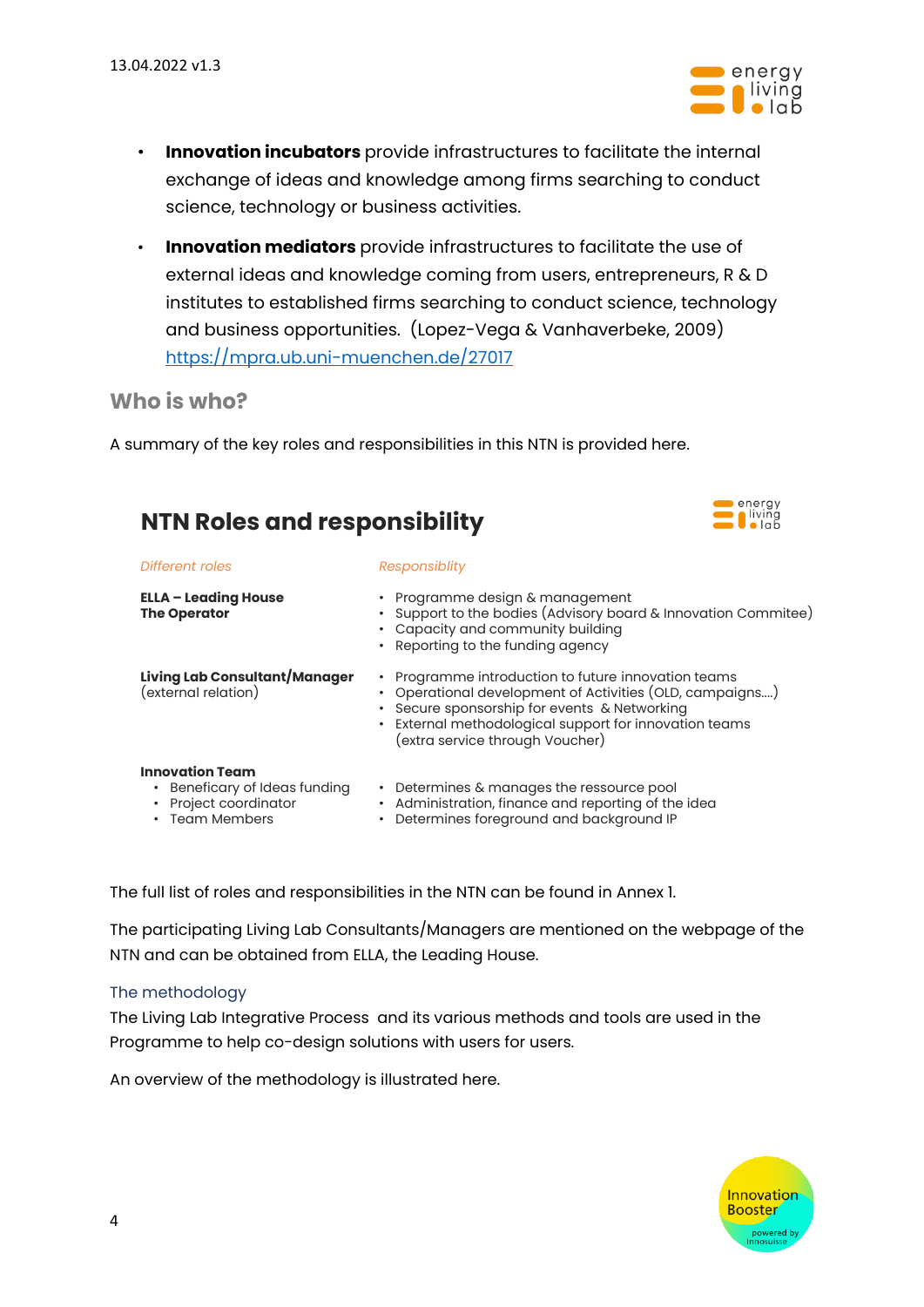



\*Adapted from Mastelic, 2019

A full description and explanation of the methodology with case studies can be obtained from ELLA and the Living Lab Consultants/Managers.

#### **Activities of the Booster**

The NTN "Living Labs for Decarbonisation" supports Innovation Intermediaries to run events such as Open lab days where stakeholders come together to ideate on specific problems associated with decarbonization thematic including energy efficiency, digitalization, circular economy, and mobility.

Open Lab Days are run according to the Open Lab Day Guide. The rules of the Open Lab Days are communicated by the Living Lab Consultant/Managers and Innovation Intermediaries prior to and during the event. The innovation camp is run by ELLA/leading house who communicates the rules.

#### **Hype Innovation Platform**

The [Terms and Conditions of the NTN innobooster.org](https://teams.microsoft.com/l/file/F0B69C31-54DF-4F85-AF74-5CEB25255032?tenantId=a372f724-c0b2-4ea0-abfb-0eb8c6f84e40&fileType=docx&objectUrl=https%3A%2F%2Fhessoit.sharepoint.com%2Fsites%2FNTNInnosuisse%2FDocuments%20partages%2FCrosslinking%20other%20NTNs%2FOpen%20Innovation%20Legal%20framework%2FHYPE%20Terms%20and%20conditions.docx&baseUrl=https%3A%2F%2Fhessoit.sharepoint.com%2Fsites%2FNTNInnosuisse&serviceName=teams&threadId=19:f4d397130d014cceb5709f8eeaeb34ae@thread.tacv2&groupId=ffbd4246-9cad-4c72-b6c9-3b4a76687249) in the innovation platform "HYPE" are described when users create a login. Anyone who posts an idea (or a bric of idea at very immature stage), accepts the community manifesto by default. When posting an idea for assessment by the Innovation committee in Hype the submitter is asked if they want to keep the idea confidential or not.

#### **Application for Ideas Funding**

Prior to idea's selection, Living Lab Consultants/Managers are bound to provide an Introductory Service "free of charge" and on a minimal basis to prospective Participants. Other complementary services may be agreed with the Participants outside the Programme (contract between the Living Lab and the Participant) but in compliance with the requirements of the Program Rules and the agreements with the Operator

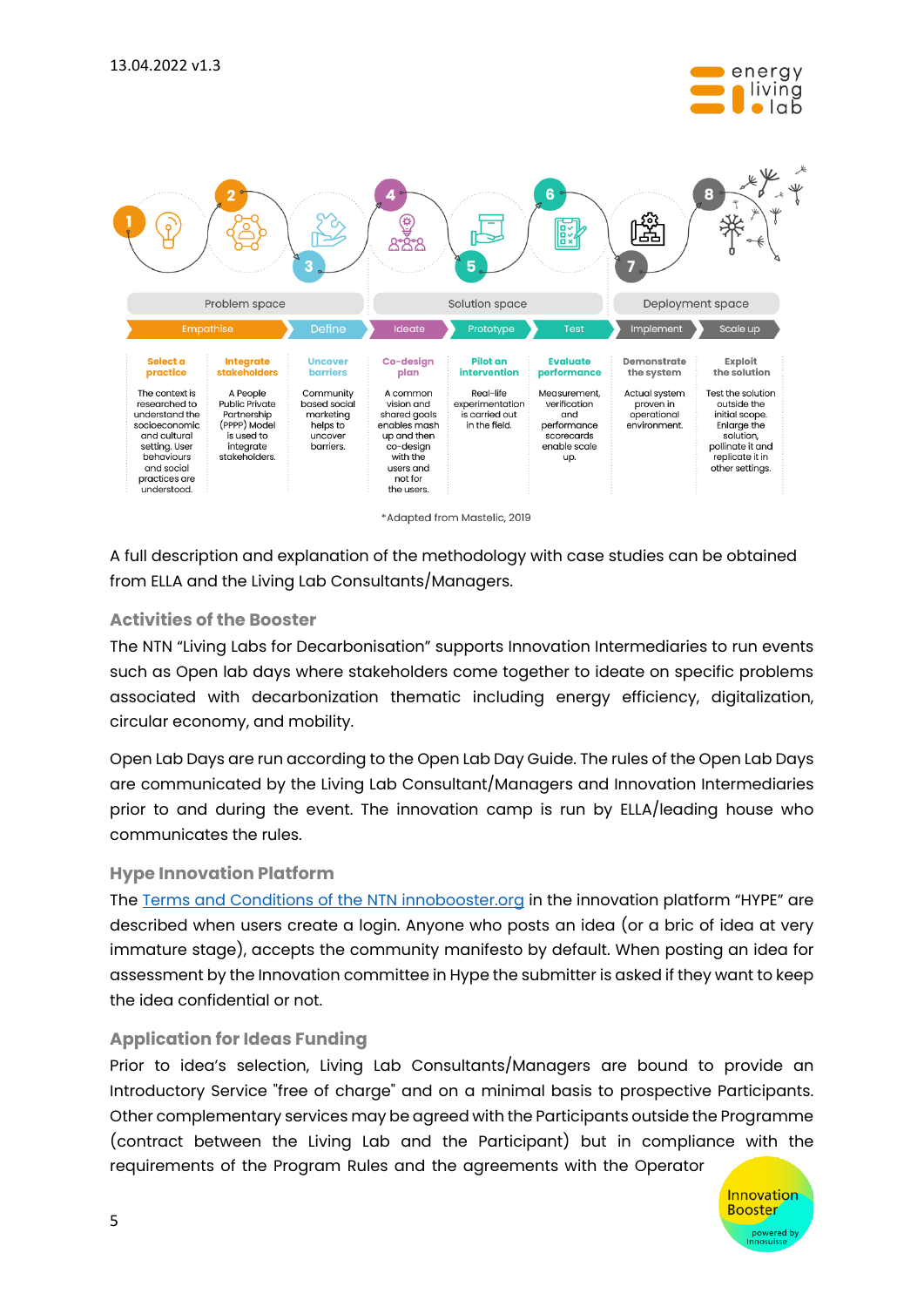

(and the ordinary rules of Swiss law). The Living Lab Manager/Operator does not have a monopoly on these services.

For more Information on the Program Rules in relation to Introductory Services and Complementary Services offered by Living Lab Consultants and Managers, please see the full 'Terms of Service'.

Documents in the Application Kit provided by the Living Lab Consultant/Manager are to be filled by the participants. Co-funding of a minimum of 15% for start-ups and 20% from SMEs is required from implementation partners through a Letter of Commitment prior to application. Applications for funding are received through the HYPE Platform via a Living Lab Consultant/ Manager (or directly through ELLA if the applicant innovation team is adequately competent in the methodology). Details of the application process, dates for applications, criteria and relevant information can be found on the website innobooster.org.

The applications to the Innovation committee are submitted into a confidential area in Hype and are only accessible by the Innovation Committee and Leading House who are bound by the Community Manifesto and confidentiality commitments.

#### **Evaluation of the Ideas**

Ideas are evaluated online in the Hype Platform by independent experts from the Innovation Committee and funding decisions are made at regular meetings, the schedule for which is available on Hype and from the Living Lab Consultant/Manager. The campaigns and schedules are provided in the Hype Platform innobooster.org. The Leading House announces the results and set up the kick-off meetings with the awarded Innovation Teams.

#### **Innovation Teams**

Successful Innovation Teams are required to attend a Kick-Off meeting with the Operator which explains the Programme Rules for the feasibility phase of the Programme as well as the grant agreement, evidence of the co-funding transaction, project documents and exiting the Programme. Innovation Teams receive fundings through the Living Lab Consultant/Manager based on their successful achievement of milestones.

A summary of the documents required during the idea development phase is illustrated hereunder:

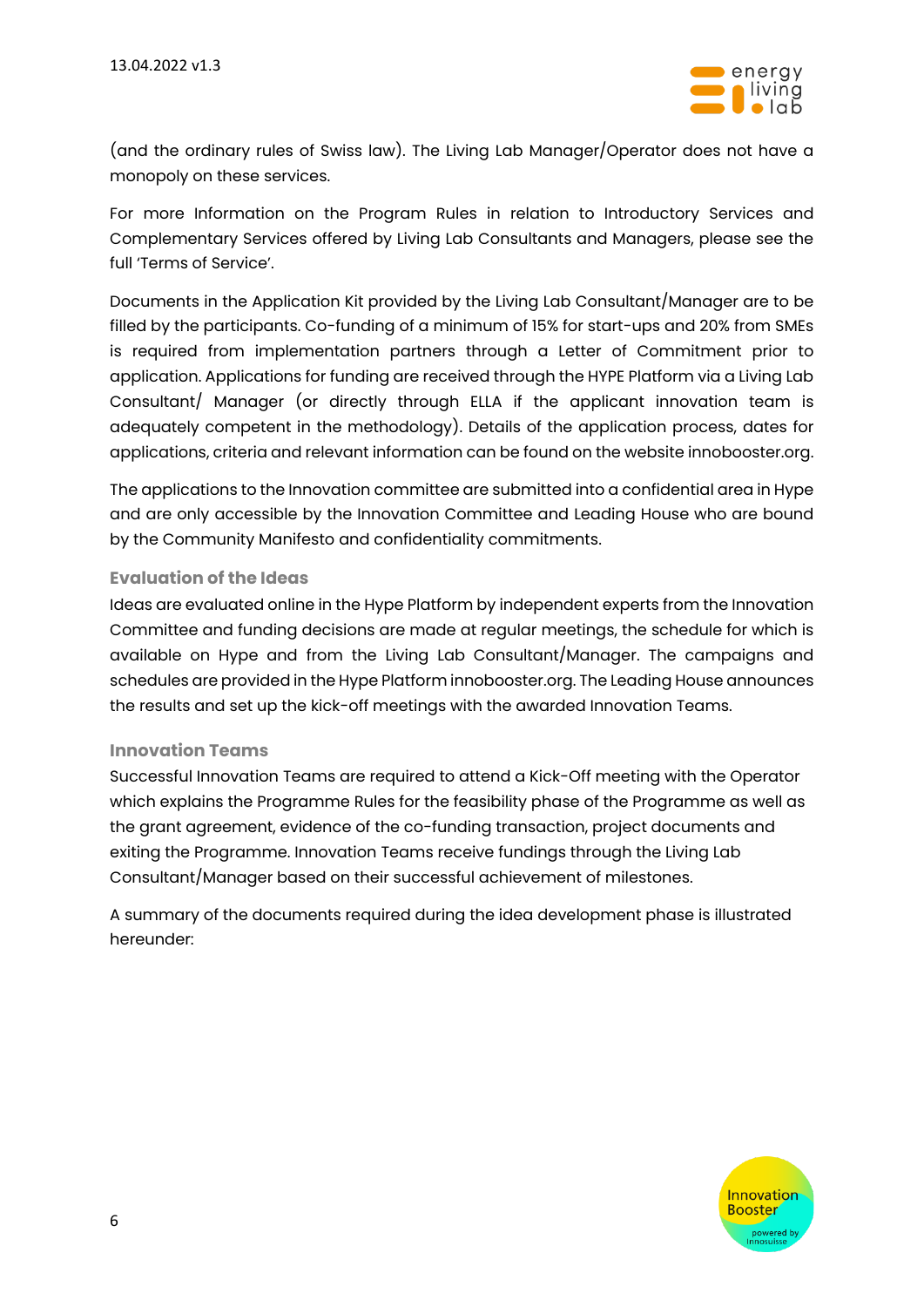

## **Documents requested**



| Open innovation                                                                                                                             |                                                                   |                                                                                             |                                                                                                                                         |  |
|---------------------------------------------------------------------------------------------------------------------------------------------|-------------------------------------------------------------------|---------------------------------------------------------------------------------------------|-----------------------------------------------------------------------------------------------------------------------------------------|--|
|                                                                                                                                             |                                                                   | Request for Ideas Funding Sheet                                                             |                                                                                                                                         |  |
| Application                                                                                                                                 | <b>Start</b>                                                      | Midterm - Milestone                                                                         | End of the project                                                                                                                      |  |
| Application kit:<br>• Description<br>• CV of the team<br>$\cdot$ BMC<br>• Video<br>• Request for ideas<br>Funding<br>• Letter of co-funding | Kick-off meeting<br>First invoice (50%)<br><b>Grant Agreement</b> | Action Schedule**<br>Evidence of the co-<br>funding transaction*<br>Second Invoice<br>(50%) | $\cdot$ 2 forms from<br>Innosuisse in .xls*<br>• Voucher<br>Ideas beneficiaries<br>$\bullet$<br>survey<br>• Quality Survey<br>$FII A**$ |  |
|                                                                                                                                             |                                                                   |                                                                                             | The poster of the<br>project                                                                                                            |  |

Innosuisse requirements, communicated in 2022

**THE NTN INNOVATION CONSTRUCTED STARTING OF STARTING SEPTEMBER 2021** 

The "Team Rules" define the rules (rights & obligations) that the Participants agree among themselves (inter parties), during this phase. A template 'team agreement' is provided by the programme which proposes a simple partnership agreement; other variants such as the creation of a legal entity (f.i. an association) are also possible. The agreement is not an obligation however is strongly recommended. A team agreement with or without the Living Lab Consultant/Manager can be signed. This agreement defines roles, statement of works, resources pool, background and foreground IP and other team rules which may apply.

Innovation teams/participants are required to attend the Innovation Camp of the Programme.

#### **Approach to Open Innovation**

Once the grant is received, the Innovation teams will continue to work on the problem phase, mash up the idea and test it with users, therefore the solution is expected to be the outcome of the innovation teamwork.

#### **Confidentiality commitments**

The Operator commits to keep confidential any information to which it has an exclusive or privileged access in the Program.

Any confidentiality issues should be discussed by the Living Lab Consultant/Manager with Innovation teams prior to the submission of the application. The need for an NDA can be determined by the Living Lab Consultant/Manager and the team together prior to submission. Templates are available if required.

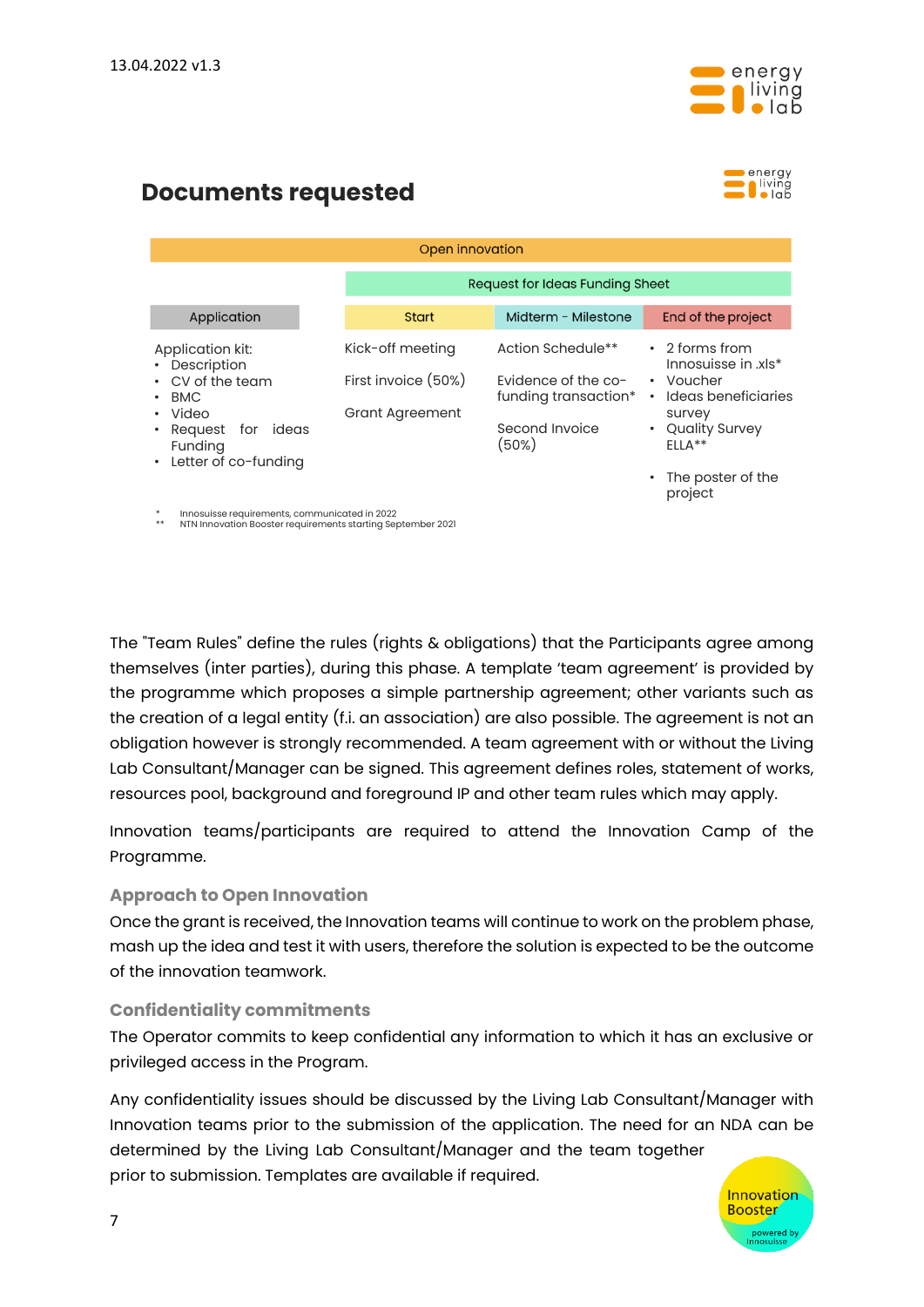

#### **INTELLECTUAL PROPERTY RIGHTS**

Each Participant owns or may own Intellectual Property Rights ("IPR"; such as copyrights, patents, trademarks) or legally protected secrets ("Secrets"; such manufacturing, business or trade secrets) which were developed or reduced to practice before partaking or outside of the Program.

The team agreement enables any foreground or background IP to be identified early on. Experts will be made available by the operator as required.

Each Participant remains the sole owner of all right, title, and interest in and to her or his own Background IPR. Participation in the Program does neither result nor may be construed as resulting in a transfer, assignment or any right to use such Background IPR. Proprietary Background IPR referred to in Contribution Data should, as much as practicable, be indicated and marked as such in an identified or clearly identifiable manner (e.g. Patent CH1234567). Any and all Intellectual Property Rights and Secrets on the Results which are conceived, made, reduced to practice or learned by the Participant as part of the Project during the Feasibility Study are governed by the specific Team Rules agreed upon by the Members of the Team (ref Q. Adler 2022).

#### **Communication**

All communication about the programme must comply with Innosuisse brand Guidelines which are explained in the Application Kit, the Kick-Off Meetings for Innovation teams and the Open lab day Guide.

The operator reserves the right to update the programme rules and will notify the participants through the website innobooster.org. Therefore, this document is subject to change, the latest version should always be downloaded from the website. <https://www.energylivinglab.com/project/ntn-innovation-booster-project/>

Author: Fiona Zimmermann.

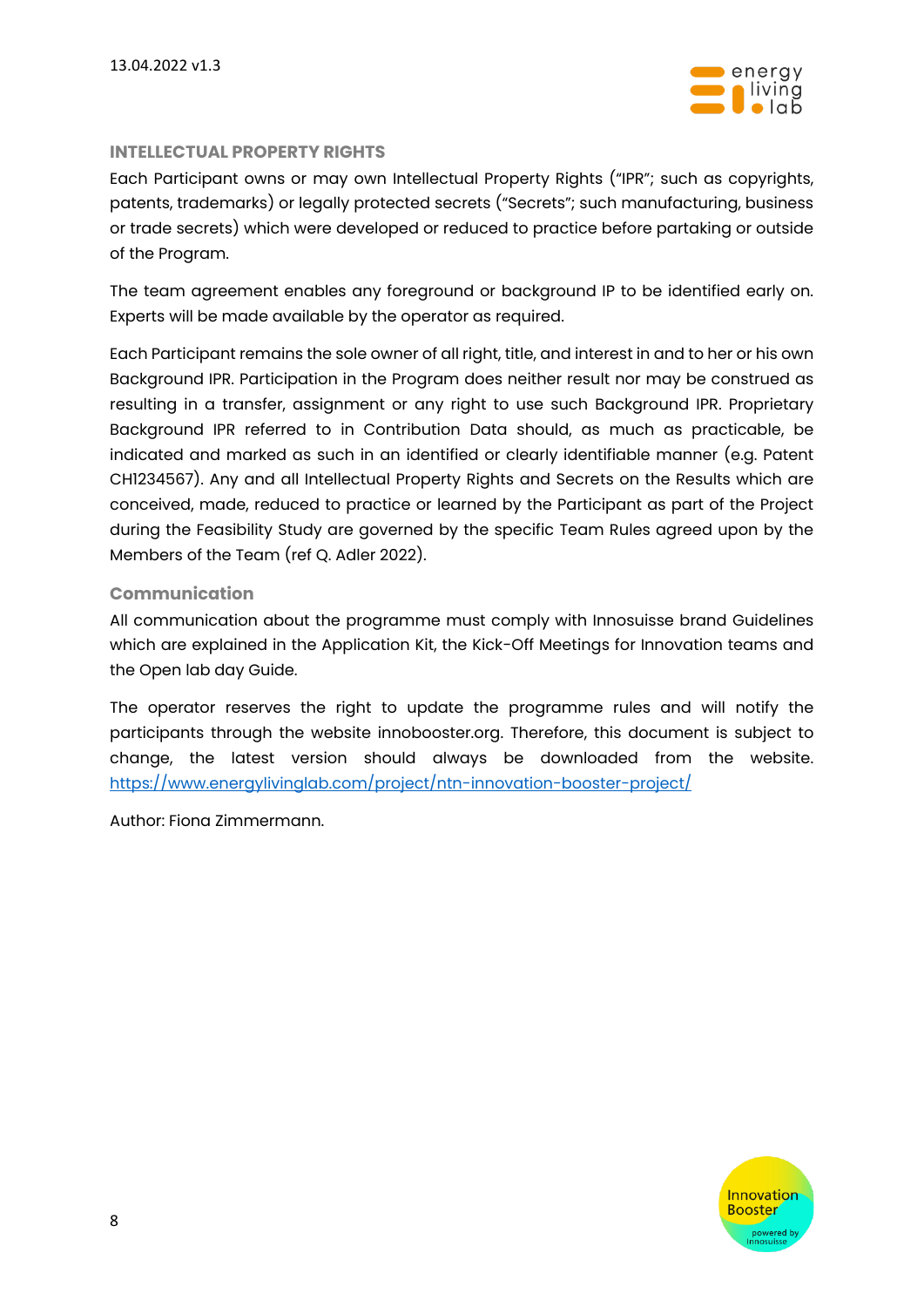

#### Annex 1 Roles in the NTN

| Leading house<br>'Operator'                       | The Energy Living Lab Association (ELLA) is the Operator of the<br>Program and is the Leading House is the NTN Innovation Booster<br>Living labs for Decarbonisation. ELLA is responsible for the<br>management of the Program. HES SO Valais Wallis have a<br>contract with ELLA to assist in operating the program.                                                                                                                                                                                                                        |
|---------------------------------------------------|----------------------------------------------------------------------------------------------------------------------------------------------------------------------------------------------------------------------------------------------------------------------------------------------------------------------------------------------------------------------------------------------------------------------------------------------------------------------------------------------------------------------------------------------|
|                                                   | The <b>Energy Living Lab Association Statutes</b> describe the legal<br>framework for the leading house. The Framework Agreement<br>and Annual Agreement between the Leading House and<br>Innosuisse describes the program requirement and KPIs.                                                                                                                                                                                                                                                                                             |
|                                                   | This is a non-profit organisation that acts as an applicant vis-<br>à-vis Innosuisse and on behalf of the consortium. The leading<br>house assumes responsibility vis-à-vis Innosuisse<br>for<br>processing the «NTN - Innovation Boosters». The leading house<br>supports the consortium in the conception and implementation<br>of the «NTN - Innovation Boosters».                                                                                                                                                                        |
|                                                   | The leading house is the Energy Living Lab Association with<br>President - Joelle Mastelic. The project manager of the leading<br>house is Fiona Zimmermann.                                                                                                                                                                                                                                                                                                                                                                                 |
|                                                   | The Energy Living Lab Association is the Franchiser of the Living<br>Labs, providing guidance and training as well as certification of<br>living labs.                                                                                                                                                                                                                                                                                                                                                                                       |
| <b>Innovation Committee</b>                       | Comprised of experts in the field of Innovation and<br>Decarbonisation who decide what ideas obtain funding. These<br>experts are not involved in the management or operation of the<br>program. Innovation committee members agree to the<br>community manifesto and agree to be trusted in the protection<br>and promotion of all the ideas that they evaluate through the<br>program.                                                                                                                                                     |
| Living Lab/<br>Living Lab<br>Consultants/Managers | "A living lab is an innovation intermediary, which orchestrates<br>an ecosystem of actors in a specific region. Its goal is to co-<br>design products and services, in an iterative way, with key<br>stakeholders in a public private people partnership and in a<br>real-life setting. One of the outcomes of this co-design process<br>is the co-creation of social value (benefit). To achieve its<br>objectives, the Living Lab mobilises existing innovation tools and<br>methods or develop new ones.» (Mastelic, 2019). The host of a |

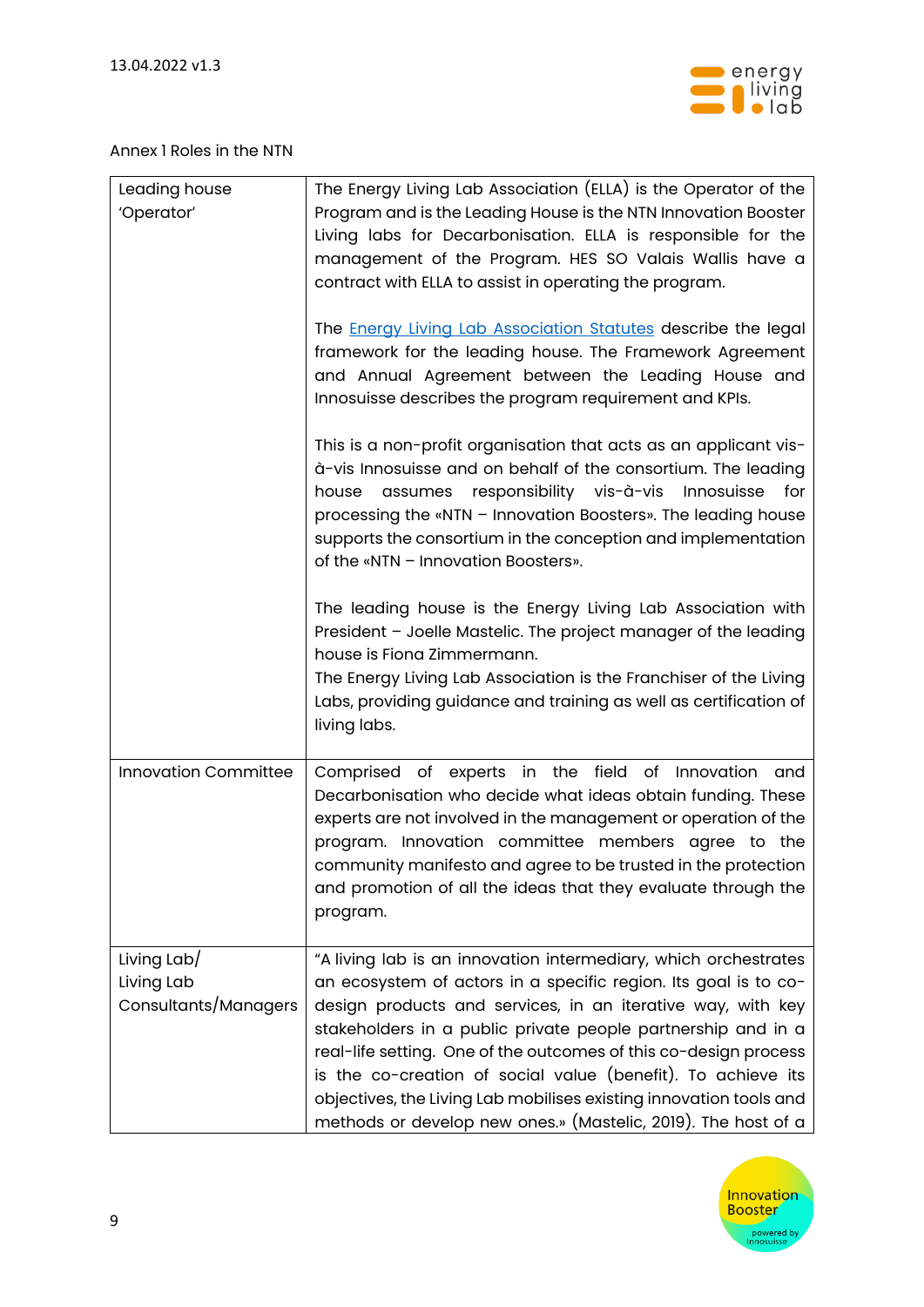

|                                   | Living Lab can be a private organization, a department of a<br>Public Authority, Research lab of a University or Civil Society<br>Group such as an Association.<br>The Living Lab Consultants/Managers are an individual or group<br>of innovation Intermediaries and service providers in the field of<br>co-design and other collaborative ideation processes or<br>methods. Most Living Labs have an agreement with the<br>Operator to identify and orient prospective Participants; in<br>return, the Operator promotes them as optional service<br>providers of the Program. Living Labs Consultants/Managers are<br>considered participants in the program and are subject to the<br>Program Rules. |
|-----------------------------------|-----------------------------------------------------------------------------------------------------------------------------------------------------------------------------------------------------------------------------------------------------------------------------------------------------------------------------------------------------------------------------------------------------------------------------------------------------------------------------------------------------------------------------------------------------------------------------------------------------------------------------------------------------------------------------------------------------------|
|                                   | The Living Lab Consultants/Managers are the Innovation Team<br>Leaders: "regional catalysts, who are trained and certified in co-<br>and<br>living<br>lab<br>design<br>the<br>Living<br>process.<br>Lab<br>consultants/managers facilitate the Innovation teams through<br>the co-design process and be part of the innovation team. This<br>is defined in the 'team agreement'. Living Labs can be members<br>of The Energy Living Lab Association and a social franchise.                                                                                                                                                                                                                               |
| Participants/<br>Innovation teams | People who sign up for the Program (subscribe to the Program<br>Rules by joining when registering on the Platform or with the<br>Living Lab Consultant/manager), regardless of whether their<br>idea is selected or not. Participants subscribe to the Program<br>Rules when they apply for ideas funding through a Living Lab<br>Consultant/Manager on Hype.                                                                                                                                                                                                                                                                                                                                             |
|                                   | Innovation teams mostly operate through the living labs and<br>comprise participants, living lab managers, implementation<br>partners, university representatives and ideally, customers who<br>are expected to benefit from the planned innovations. They may<br>also include other key stakeholders who play a role in<br>developing the idea, such as regulatory authorities. The roles<br>are described in the 'team agreement/rules.                                                                                                                                                                                                                                                                 |
| Research partners                 | Research, document and publish the scientific findings<br>including science-based innovations that go beyond the latest<br>technology or knowledge and require an exchange of<br>knowhow and/or technology between the university and<br>implementation partners.                                                                                                                                                                                                                                                                                                                                                                                                                                         |